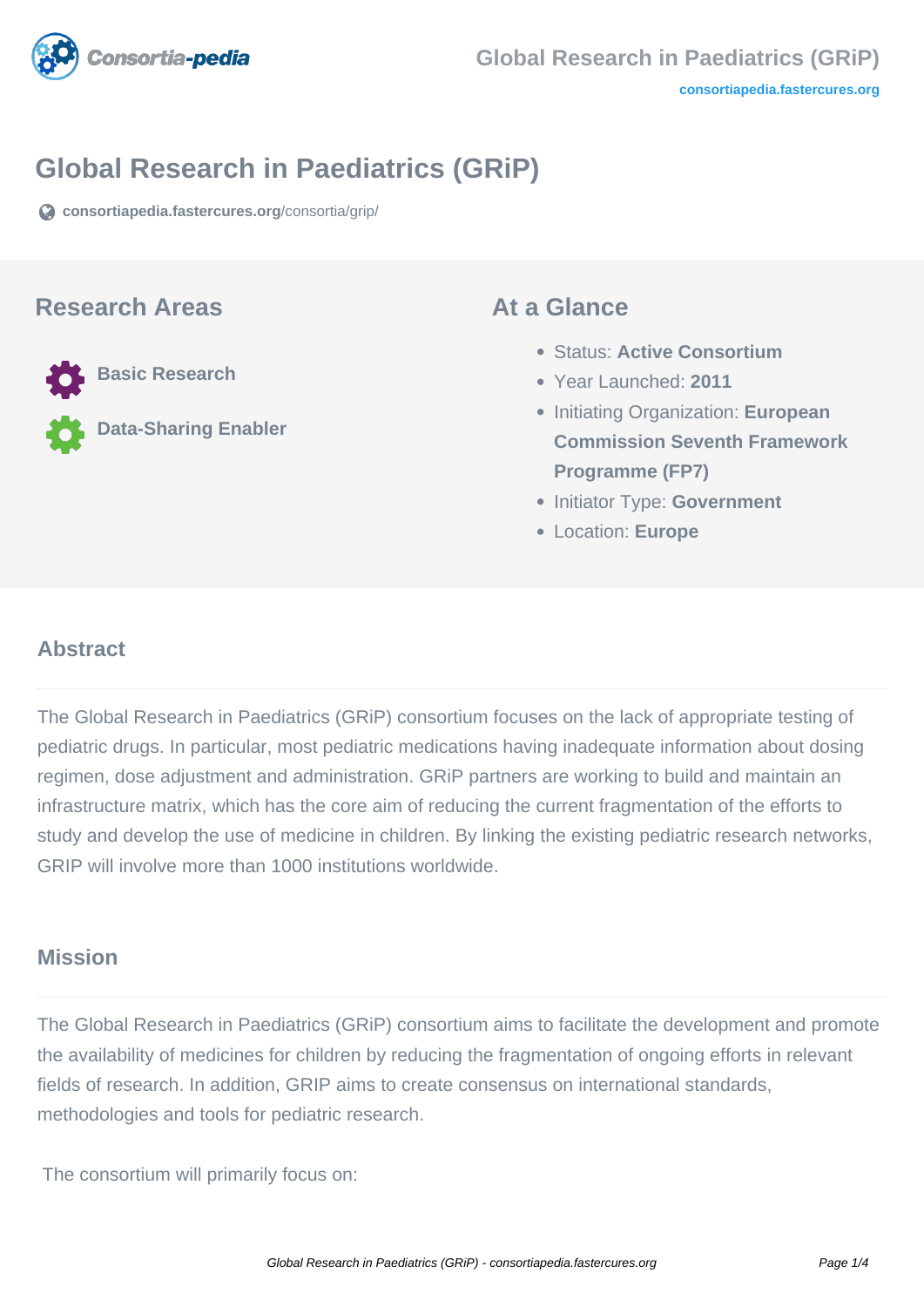

### **Global Research in Paediatrics (GRiP)**

#### **[consortiapedia.fastercures.org](http://consortiapedia.fastercures.org/)**

The GRiP infrastructure matrix will promote the sharing of best practices, strategies and plans. Key to these efforts will unifying evaluating methodologies, research standardised recommendations. GRiP intends to produce guidelines which will reflect the needs of researchers (including industry) and patients facilitate interoperability in paediatric research and will improve efficiency in clinical research and enable comparison of study results. New protocol designs, procedures and methodologies for clinical trials in children will also be explored and validated to fill the important 'gaps' that currently exist in paediatric medicine.

## **Consortium History**

The GRiP Project started on January 1, 2011 and is expected to last until December 31, 2015.

## **Financing**

EU FP7 Project reference: 261060. Funded under: FP7-HEALTH. Global Research in Paediatrics

Homepage <http://www.grip-network.org/>

## **Points of Contact**

Dr. Carlo Giaquinto GRiP Coordinator Azienda Ospedaliera di Padova (AOPD) and Paediatric European Network Treatment AIDS (PENTA) Address: Azienda Ospedaliera di Padova Dipartimento di Salute della Donna e del Bambino Via Giustiniani 3 PADOVA 35128 Italy Email: [carlog@pediatria.unipd.it](mailto:carlog@pediatria.unipd.it) Tel: +39 049 8213585 Fax: +39 049 8753865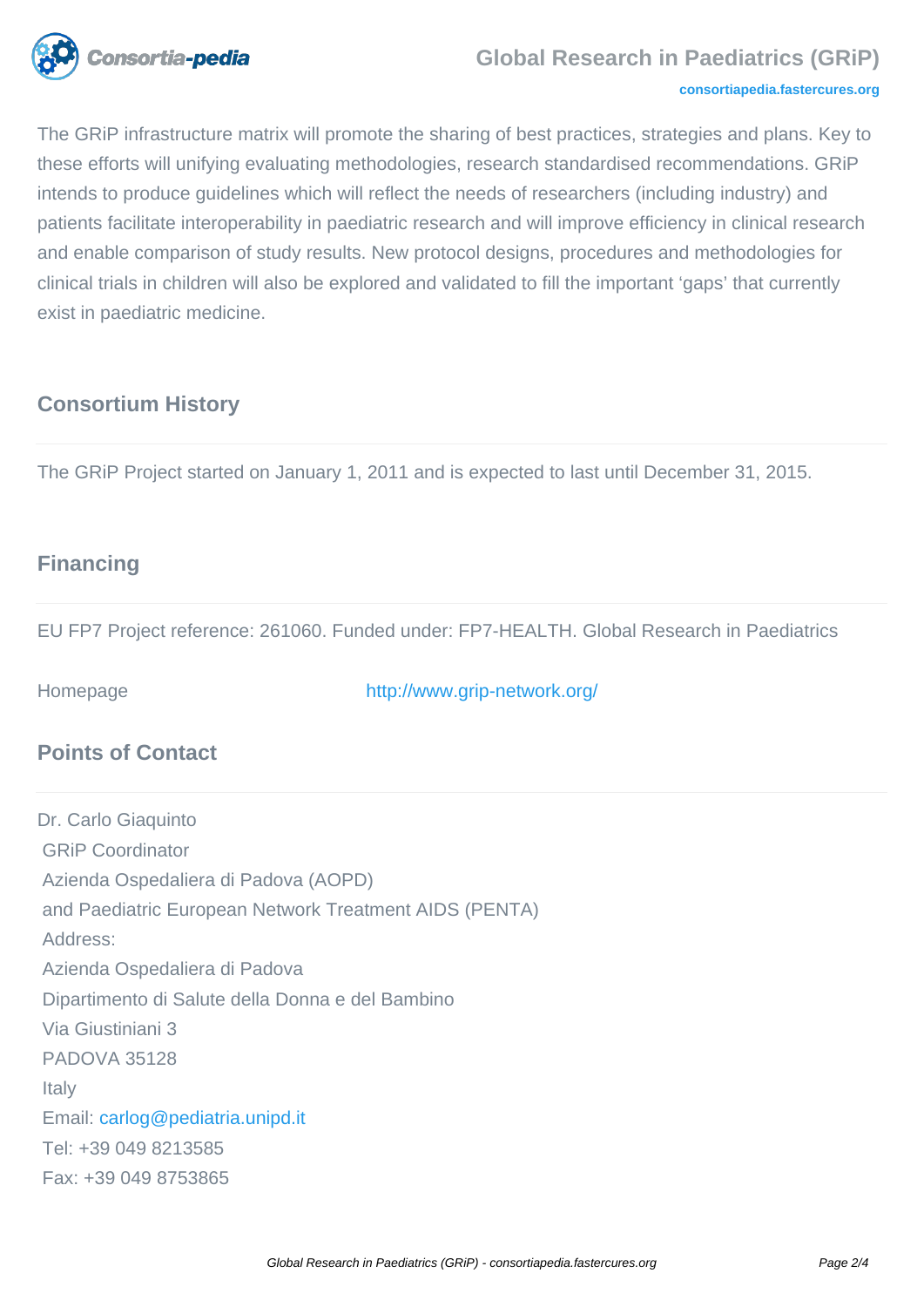

**[consortiapedia.fastercures.org](http://consortiapedia.fastercures.org/)**

 Dr. Steven Hirschfeld GRiP Co-coordinator Associate Director for Clinical Research - Eunice Kennedy Shriver National Institute of Child Health and Human Development Director - National Children's Study Chief Medical Officer - U.S. Public Health Service Rapid Deployment Force-1 31 Center Drive, MSC-2425 Bethesda, MD 20914

 Dr. Mark Turner - GRiP Co-coordinator Barbara Richards National Institute for Health Research (ULIV-NIHR) Coordinating Centre University of Liverpool Department of Women's and Children's Health Institute of Translational Medicine (Child Health) Alder Hey Children's NHS Foundation Trust, Eaton Road, Liverpool, L12 2AP Email: [barbara.richards@liverpool.ac.uk](mailto:barbara.richards@liverpool.ac.uk) Tel: +44 (0)151 282 4711

 Fedele (Duccio) Bonifazi GRiP Project Manager Consorzio per le Valutazioni Biologiche e Farmacologiche (CVBF-TEDDY) Email: [f.bonifazi@grip-network.org](mailto:f.bonifazi@grip-network.org) Tel: +39 0382 25075 Fax: +39 0382 53 65 44

## **Sponsors & Partners**

Institute National de La Sante et de la Recherche Medicale (INSERM) National Center for Child Health and